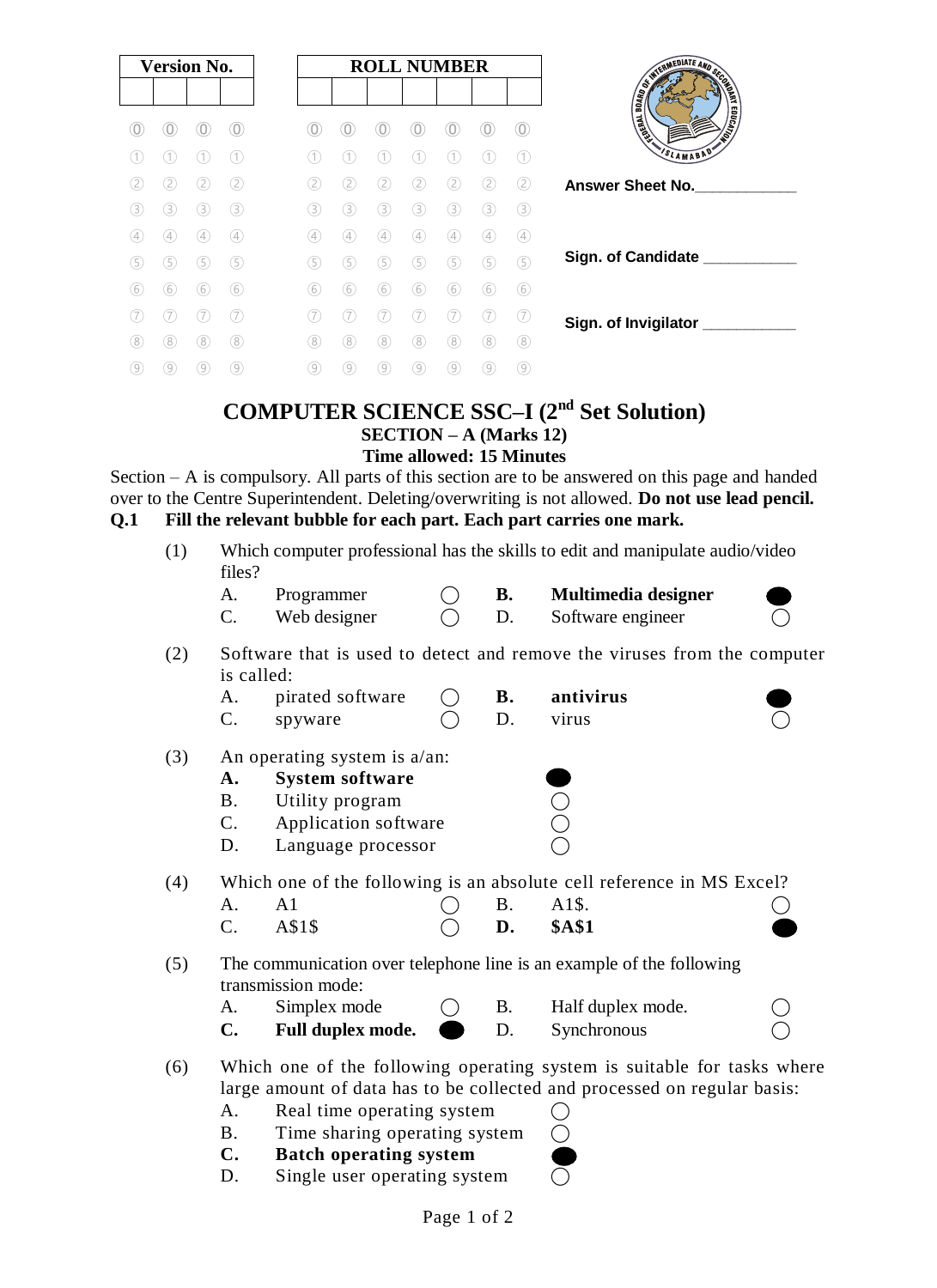| (7)  | The default MS Word document window name is: |                                                       |     |           |                                                                            |  |  |  |
|------|----------------------------------------------|-------------------------------------------------------|-----|-----------|----------------------------------------------------------------------------|--|--|--|
|      | A.                                           | Document1                                             |     | <b>B.</b> | File1                                                                      |  |  |  |
|      | $\mathcal{C}$ .                              | WPD1                                                  |     | D.        | Word1                                                                      |  |  |  |
| (8)  |                                              |                                                       |     |           | Which one of the following medium transmits data using light waves?        |  |  |  |
|      | А.                                           | Twisted pair cable                                    |     |           |                                                                            |  |  |  |
|      | <b>B.</b>                                    | Coaxial cable                                         |     |           |                                                                            |  |  |  |
|      | $\mathbf{C}$ .                               | Fibre optic cable                                     |     |           |                                                                            |  |  |  |
|      | D.                                           | Telephone cable                                       |     |           |                                                                            |  |  |  |
| (9)  |                                              |                                                       |     |           | Which one of the following provides high speed internet connection?        |  |  |  |
|      | A.                                           | Dial up connection                                    |     | <b>B.</b> | <b>DSL</b> connection.                                                     |  |  |  |
|      | $C_{\cdot}$                                  | CDMA connection.                                      | ( ) | D.        | <b>ISDN</b> connection                                                     |  |  |  |
| (10) |                                              |                                                       |     |           | Security threats are transferred from one system to another due to:        |  |  |  |
|      | А.                                           | <b>Exchange of data and program</b>                   |     |           |                                                                            |  |  |  |
|      | <b>B.</b>                                    | Exchange of display screen                            |     |           |                                                                            |  |  |  |
|      | $C_{\cdot}$                                  | Dust in room                                          |     |           |                                                                            |  |  |  |
|      | D.                                           | High temperature of room                              |     |           |                                                                            |  |  |  |
| (11) |                                              | Which one of the following is a communication device? |     |           |                                                                            |  |  |  |
|      | A.                                           | <b>NIC</b>                                            |     | <b>B.</b> | <b>GPS</b>                                                                 |  |  |  |
|      | $C$ .                                        | <b>ALU</b>                                            |     | D.        | <b>RAM</b>                                                                 |  |  |  |
| (12) |                                              | and line spacing in MS Word?                          |     |           | Which one of the following refers to the setting of margins, tab positions |  |  |  |
|      | А.                                           | Tool.                                                 |     | <b>B.</b> | Layout                                                                     |  |  |  |

\_\_\_\_\_\_\_\_\_\_\_

**C. Format**  $\bullet$  **D.** Set up  $\bullet$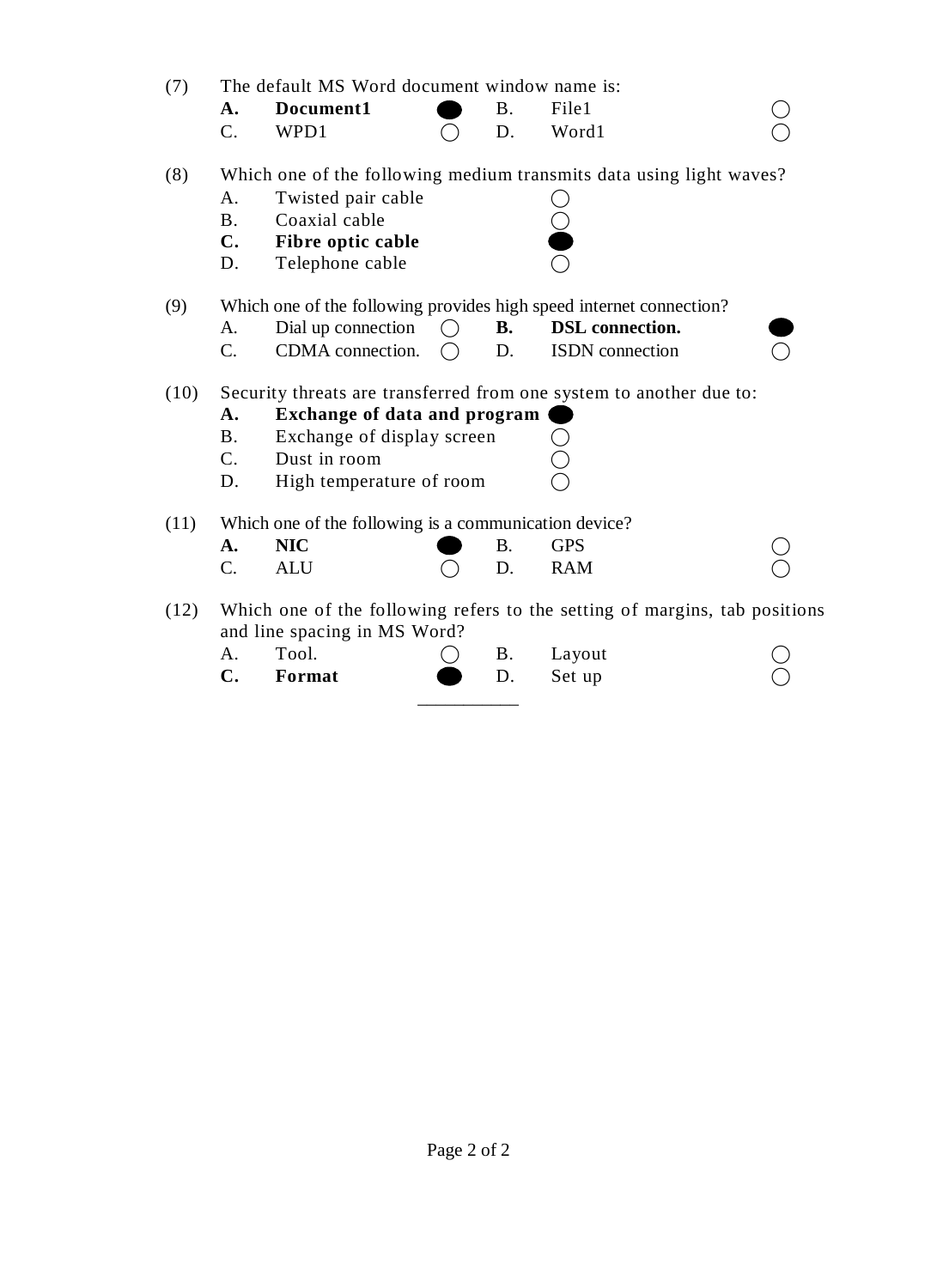

Federal Board SSC-I Examination Computer Science Model Question Paper (Curriculum 2009)

# Time allowed: 2.45 hours Total Marks: 43

Note: Answer any nine parts from Section 'B' and attempt any two questions from Section 'C' on the separately provided answer book. Write your answers neatly and legibly.

# **SECTION – B** (Marks 27)

### **Q.2** Attempt any NINE parts from the following. All parts carry equal marks. $(9 \times 3 = 27)$

### **i. Write down any three applications of Mainframe computers?**

#### **Answer:**

### **Three applications of Mainframe computers:**

Three applications of Mainframe computers are:

#### **1. Education**

Higher education became possible due to the mainframe computers because teachers upload their topics and thousands of students can access them simultaneously.

#### **2. Bank**

In the banking sector, all the branches access the server from different remote locations. Many types of requests come together on the server; all these requests are resolved within seconds.

### **3. Airline Reservation System**

Airlines use mainframes to power their ticket-reservations system because the reservation information will be needed by many people at the same time.

(Students can write any other three valid applications also).

# **ii. How accuracy and delivery are the important characteristics of good communication system? Justify with one example of each.**

#### **Answer:**

#### **Delivery:**

Data communication system must deliver the message to the correct destination. Message must be received by only the device or user to whom it is sent.

**For example** when email is sent to a person it is received only by the person to whom it is addressed, this is managed by the protocol used in the data communication system. **Accuracy:**

System must deliver the message accurately without any change if incorrect data is transmitted by the system, it may not be usable by the receiver.

**For example,** when data is transmitted over a long distance it may get corrupted due to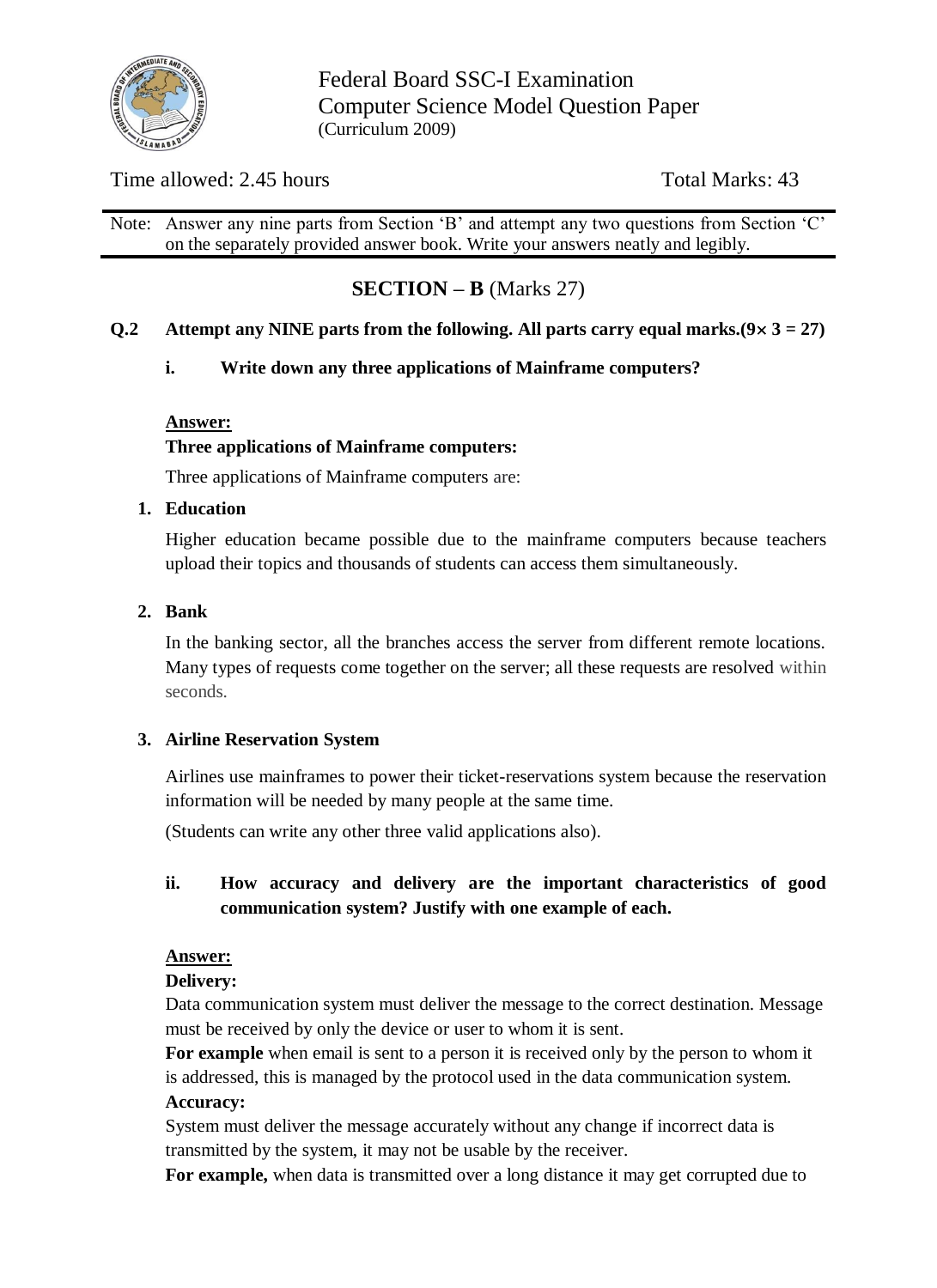transmission errors. The data that is not correctly received at the destination is retransmitted from the source this is ensured by the protocol used in the data communication system.

### **iii. Compare authorized and unauthorized access with one example of each.**

#### **Answer:**

When a person's identity is approved by entering information such as username and password or PIN (Personal Identification Number), he has an authorized access to a computer or computer network. If a person gains access to a computer system without identity approval, then he has unauthorized access which is a crime

**For example,** a person uses ATM card to withdraw cash from ATM machine after user inserts the card in the ATM machine, he is asked to enter the PIN if the PIN is correct the user's identity is approved and he has authorized access to machine to withdraw cash. When a hacker breaks into a computer system to steal, change or destroy information he has unauthorized access to the computer system.

# **iv. How is peer to peer network different from client server network? Give any three differences.**

|                         | PEER TO PEER NETWORK                                                                                                                                                             | <b>CLIENT SERVER NETWORK</b>                                                                                                                                                                                                               |
|-------------------------|----------------------------------------------------------------------------------------------------------------------------------------------------------------------------------|--------------------------------------------------------------------------------------------------------------------------------------------------------------------------------------------------------------------------------------------|
| $\mathbf{1}$            | all<br><b>peer-to-peer</b> network<br>ln<br>computers have the same status,<br>computer is capable of<br>every<br>playing the role of client server or<br>both at the same time. | In client server network all computers do<br>not have the same status each computer<br>on the network acts as either a server or a<br>client. Servers are not used as client<br>computers and client computers are not<br>used as servers. |
| $\mathbf{2}$            | Peer-to-peer networks are suitable<br>for a small number of users ranging<br>between two to ten computers.                                                                       | Client server network can be as small as<br>two computers and it can have hundred<br>computers and even thousands<br>of<br>computers as well.                                                                                              |
| $\overline{\mathbf{3}}$ | It provides centralized security to<br>ensure that resources are not<br>accessed by an authorized user.                                                                          | It does not provide centralized security no<br>single person is a signed administrator<br>resources of network individual users<br>have complete control over resources of<br>their computers.                                             |

**Answer:**

### **v. Write down any six characteristics of 4th generation of computers?**

#### **Answer:**

#### **CHARACTERISTICS OF 4TH GENERATION OF COMPUTERS:**

The following are the characteristics of fourth generation of computers.

1. Microprocessor was developed which resulted in the development of microcomputers.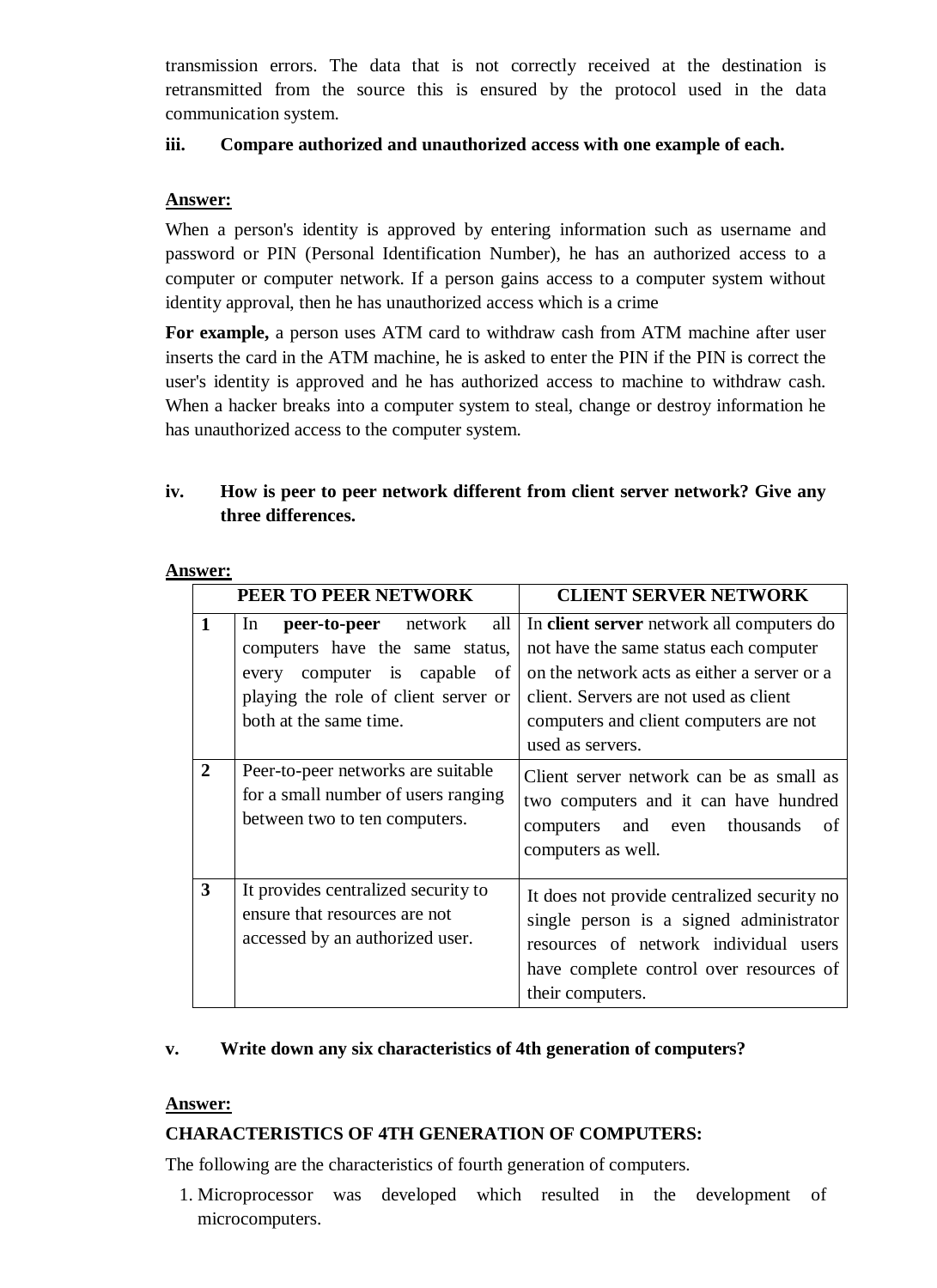- 2. Fourth generation computers are very fast, have large storage capacity and use advanced input/output devices.
- 3. Microcomputers are very small in size, very reliable, consume less power and are affordable.
- 4. Large variety of software is available for use in microcomputers.
- 5. Operating system having Graphical User Interface (GUI) was developed in this generation.
- 6. These computers support modern programming languages such as Visual Basic, C++, Java and Python for developing powerful software.

# **vi. Compare GUI and CLI?**

#### **Answer:**

|    | GUI                                                                                                           | CLI                                                                                                       |
|----|---------------------------------------------------------------------------------------------------------------|-----------------------------------------------------------------------------------------------------------|
| 1. | GUI is easy to use as it is graphical<br>interface, uses pointing devices for<br>selecting and choosing items | CLI is difficult to use as it is text based/<br>command line interface, donot use any<br>pointing device. |
| 2. | In GUI, input can be entered<br>anywhere on the screen.                                                       | In CLI, input is entered only at<br>command prompt.                                                       |
| 3. | The speed of GUI is slower than CLI<br>and consumes more memory.                                              | CLI is faster than GUI and consumes<br>low memory.                                                        |

(Students can write any three valid comparisons.)

# **vii. What is real time processing system? Write down any two applications of Real time processing system.**

#### **Answer:**

Real time operating systems must process information and produce a response within a specified time. These operating systems are developed for special applications. These are used to control industrial processes such as oil refining. Real time operating systems are used to supply immediate response within limited time.

### **Applications of Real Time Processing System:**

- 1. Real-time operating system is used to monitor the position of rocket in the space.
- 2. Many cities are installing real-time traffic control systems to facilitate smooth flow of traffic at busy intersections.

(Students can write any other two valid applications also)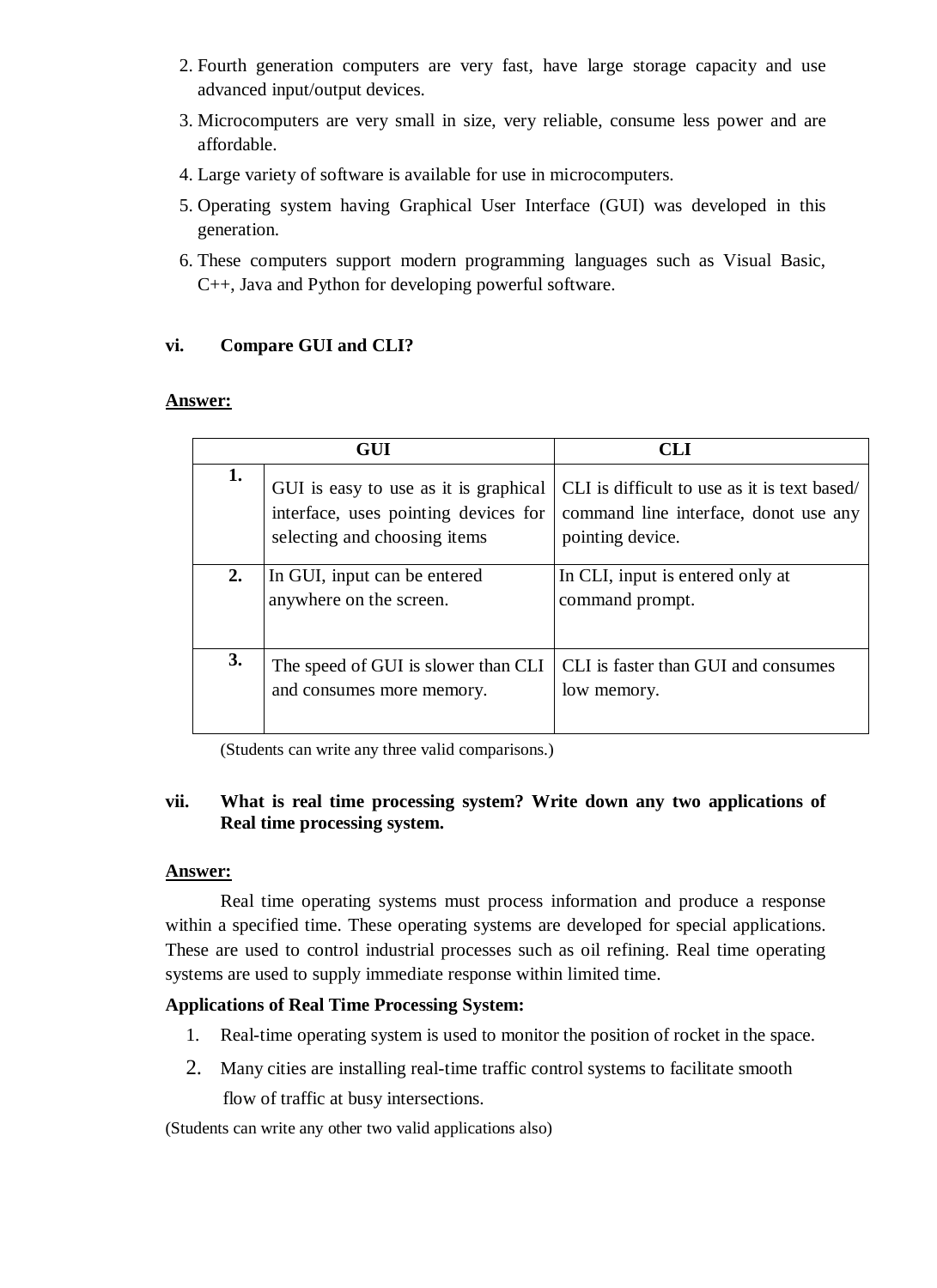# **viii. Identify the type of physical media used to develop a network of three computers at home. Justify your answer with two reasons.**

#### **Answer:**

Twisted pair cable is used as a physical media to develop a network of three computers at home because of the following reasons.

- It is relatively easy to implement and terminate.
- It is the least expensive media of transmission for brief distances.

#### **ix. Write down the use of following features in MS Word.**

**a. Header b. Equation Editor c. Section Break**

#### **Answer:**

### **a. Header:**

A header is the top margin of each page. Header is useful for including material that you want to appear on every page of a document such as your name, the title of the document, or page numbers.

#### **b. Equation Editor:**

The Equation Editor is used to build complex equations by picking symbols from a toolbar and typing variables and numbers.

#### **c. Section Break:**

Section breaks are used to divide the document into sections. Once section breaks are inserted, you can format each section separately.

# **x. What is computer ethics? Write down any four moral guidelines for ethical use of computer technology?**

### **Answer:**

Computer ethics means an acceptable behavior for using computer technology. It is a code of behavior for moral and social issues while using computer technology particularly internet.

The following are some important moral guidelines for ethical use of Computer technology:

1. Computer should not be used to harm other people.

2. Computer users should not break into others computer system to steal, change and destroy information.

3. Computer users should not read documents and emails of other users without their consent.

4. People should not make illegal copies of copyright software and sell it for financial benefit.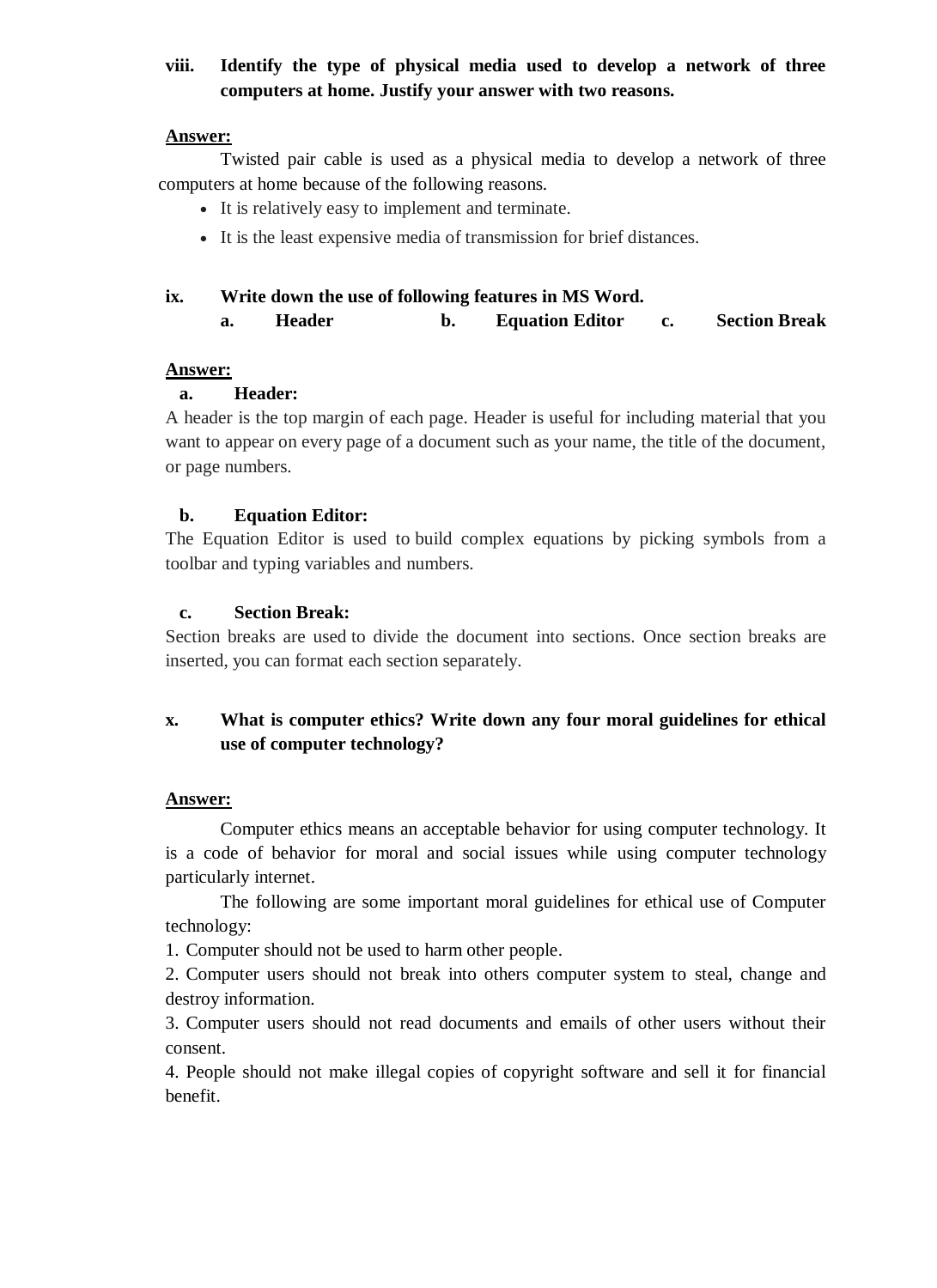# **xi. Write down any three differences between LAN and WAN.**

| <b>Answer:</b> |  |
|----------------|--|
|                |  |

|    | <b>LAN</b>                                                                                   | <b>WAN</b>                                                                                             |  |  |
|----|----------------------------------------------------------------------------------------------|--------------------------------------------------------------------------------------------------------|--|--|
| 1. | LAN is a computer network that                                                               | WAN is a computer network that covers                                                                  |  |  |
|    | covers a small geographic area,                                                              | a broader area, it connects computers                                                                  |  |  |
|    | like a home, office, or group of                                                             | between cities and countries.                                                                          |  |  |
|    | buildings                                                                                    |                                                                                                        |  |  |
| 2. | The speed of data transmission<br>in LAN is high as it connects<br>less number of computers. | The speed of data transmission in WAN<br>is slower than LAN as number of<br>computers in WAN are more. |  |  |
| 3. | Debugging the network errors is<br>easier in LAN.                                            | Debugging the network errors is not<br>easy in LAN.                                                    |  |  |

(Students can write any three valid differences.)

# **xii. Write down any three differences between RAM and ROM.**

#### **Answer:**

|               | <b>RAM</b>                                 | <b>ROM</b>                                                                |
|---------------|--------------------------------------------|---------------------------------------------------------------------------|
| $\mathbf 1$ . | RAM stands for Random Access               | ROM stands for Read Only memory, it                                       |
|               | Memory, it is considered<br>as             | can read data only.                                                       |
|               | Read/Write memory.                         |                                                                           |
|               | <b>2.</b> It is volatile memory which      | It is non-volatile memory which means                                     |
|               | means information stored in it, is         | information stored in it, is not lost when                                |
|               | lost when the computer is turned           | the computer is turned off.                                               |
|               | off.                                       |                                                                           |
| 3.1           |                                            | Instruction or data are written at Instruction or data are written at the |
|               | the time of execution of a                 | time of manufacturing and called                                          |
|               | program.                                   | firmware.                                                                 |
|               | <b>4.</b> There are two types of RAM i.e., | There are three types of ROM i.e.,                                        |
|               | <b>SRAM</b> and DRAM.                      | PROM, EPROM and EEPROM.                                                   |

(Students can write any three valid differences.)

# **xiii. Why plotter is preferable over printer? Justify with two reasons.**

# **Answer:**

Plotter is an output device used for printing engineering drawings, machine parts, building designs, maps, charts and panaflexes etc. on large size papers/sheets. Such large size printing is not possible on printers. Their printing quality is also good as compare to printer that's why plotter is preferable over printer.

(Students can write any other two valid reasons.)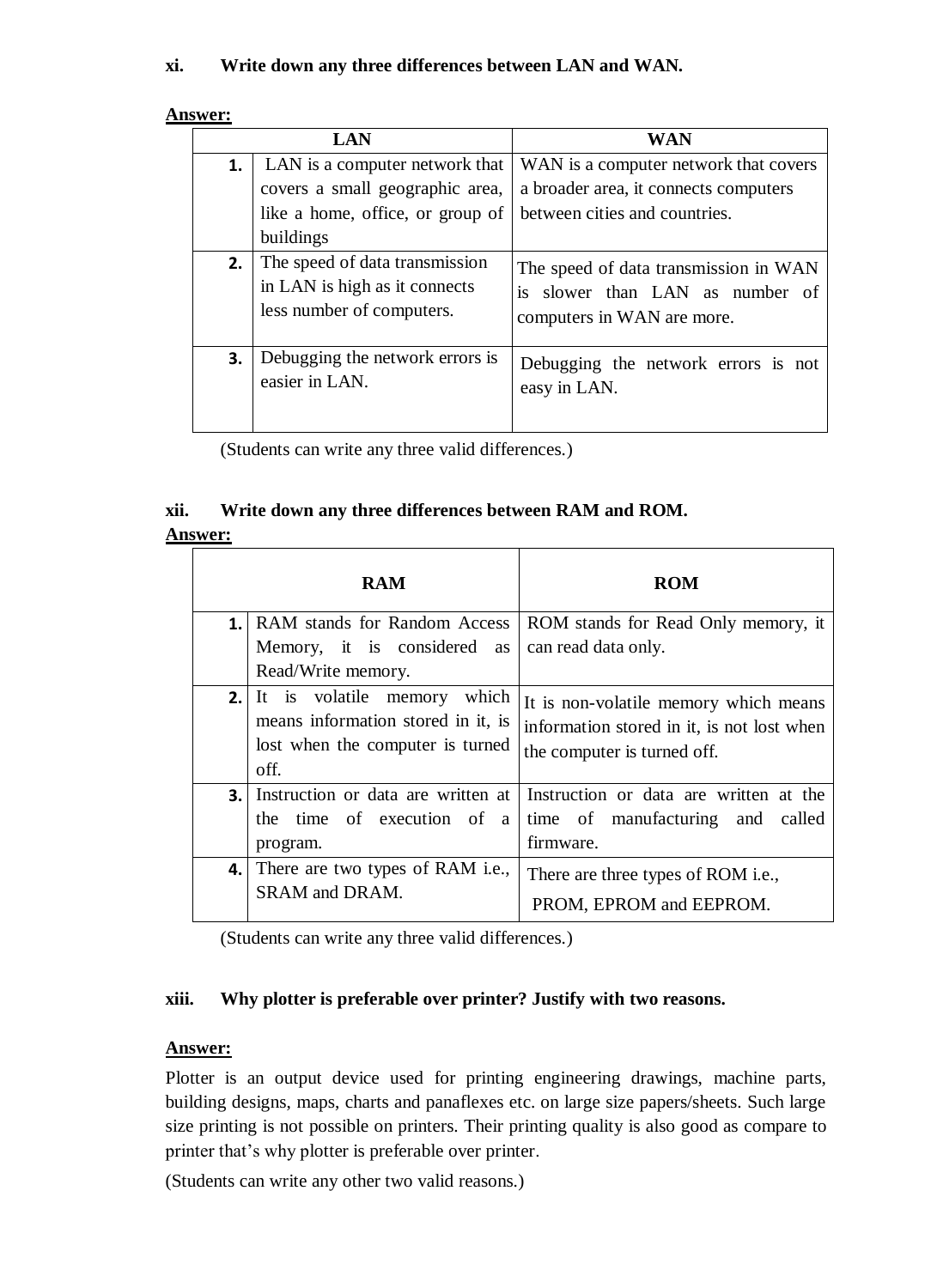# **SECTION – C(Marks 16)**

#### **Note:** Attempt any TWO questions.  $(8 \times 2 = 16)$

- **Q.3 Write down characteristics of the following network topologies with the help of diagrams. (4+4) a. Star b. Ring**
	-

#### **Answer:**

### **a. Star**

Star topology is a network topology in which each network component is physically connected to a central node such as a router, hub or switch. A star topology takes more cable than e.g. a bus, but the benefit is that if a cable fails, only one node will be brought down. A switch can connect 4, 8, 16, 24 or 32 nodes.

#### **Advantages of star topology:**

- 1. Provides fast communication between computers.
- 2. Easy to connect new devices to the network.
- 3. Easy to detect and fix faults.
- 4. Failure of one computer does not stop functioning of the entire network.

#### **Limitations of star topology:**

- 1. Lengthy cable is required to connect all the computers to the switch.
- 2. Costly to implement.

# **b. Ring**

The ring topology network topology is shaped just like a ring. It is like a bus with both ends connected together. All the messages travel in the same direction. Message from one node is sent to the next node. It is received by it if it is addressed to it otherwise it is ignored and passed on to the next until the destination is reached.

#### **Advantages of ring topology:**

- 1. High network performance
- 2. Server and switch is not required to manage the network.
- 3. All the computers have equal opportunity to transmit data.

#### **Limitations of ring topology**

- 1. If ring is broken at any point the entire network stops functioning.
- 2. Detection of fault is difficult.
- 3. If any computer in the ring is not working the whole network is affected.



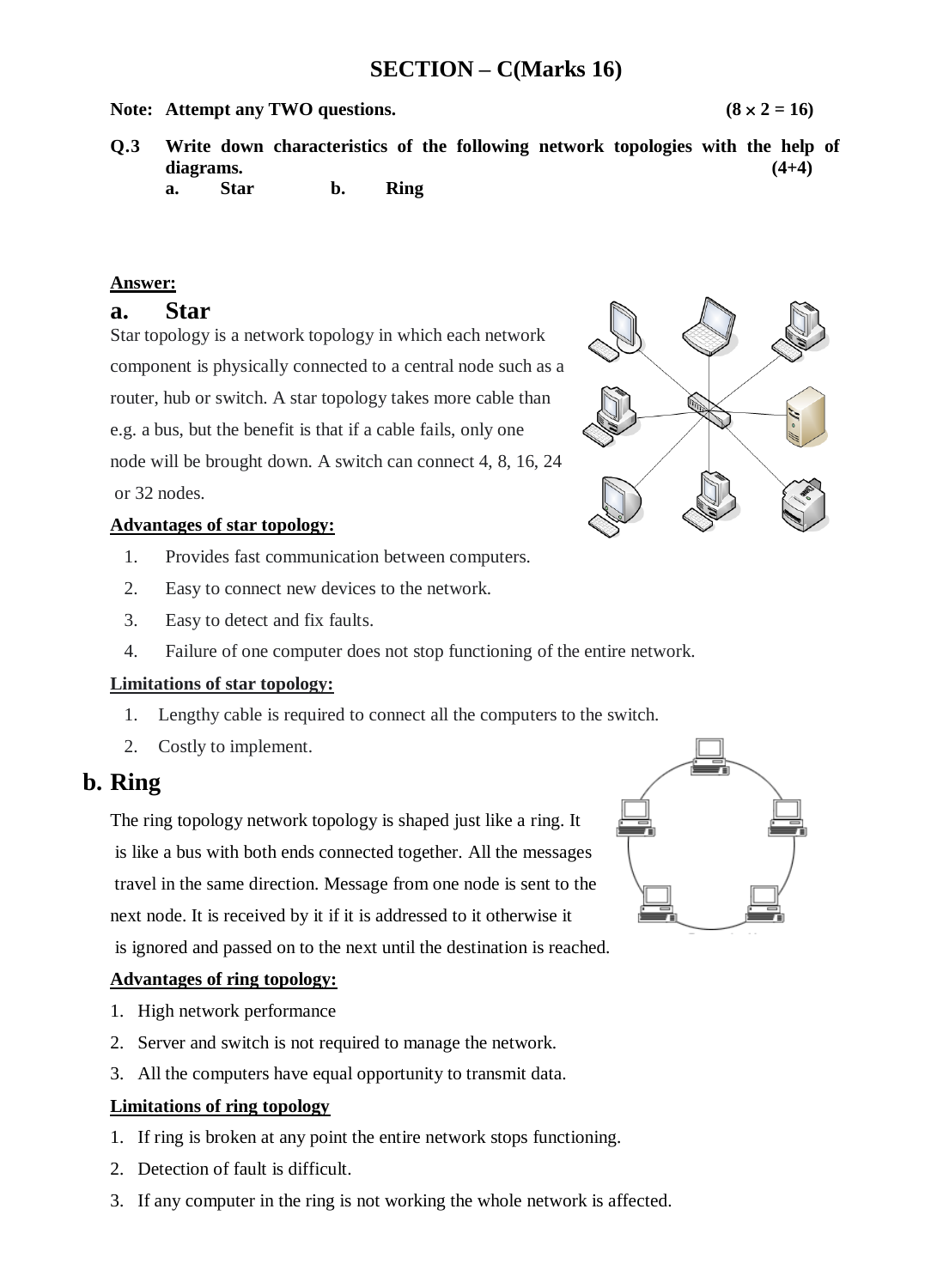4. Expensive than star and bus topology.

# **Q.4 Explain any four functions of Operating System. (2+2+2+2) Answer:**

The following are the main functions of operating system.

- Process Management
- Memory Management
- Input/Output Management
- File Management
- Resource Management
- User Management

#### **1. Process Management:**

Process management is an essential part of operating system (OS). A process is a program in execution. In computer system multiple processes are executing concurrently or waiting for their turn to be executed. A process in execution needs resources like processing resource, memory and I/O resources. The OS must allocate resources to processes, enable processes to share and exchange information, and protect the resources of each process from other processes.

### **2. Memory Management:**

Memory management is the process of allocating memory space for user programs in main memory. When programs are run by users, the operating system allocates portions of free memory to programs. When a program is closed, operating system will free the memory portion used by that program for reuse. The operating system automatically loads user programs in available memory space and executes them.

#### **3. Input/Output Management:**

Input/output management is the process of controlling the operation of all the input/output devices attached to computer. User communicates with computer through various input/output devices such as keyboard, mouse, monitor printer, etc. Management of these devices is the responsibility of operating system. Operating system uses Input/Output controller to manage and coordinate the operation of all the input/output devices.

#### **4. File Management:**

File management system is part of operating system that organizes stores and keeps track of computer files and folders. Computer files can be documents, programs, images, videos, etc. Operating system controls the common operations performed on files. These operations include creating, opening, editing, renaming, moving, copying, deleting and searching files.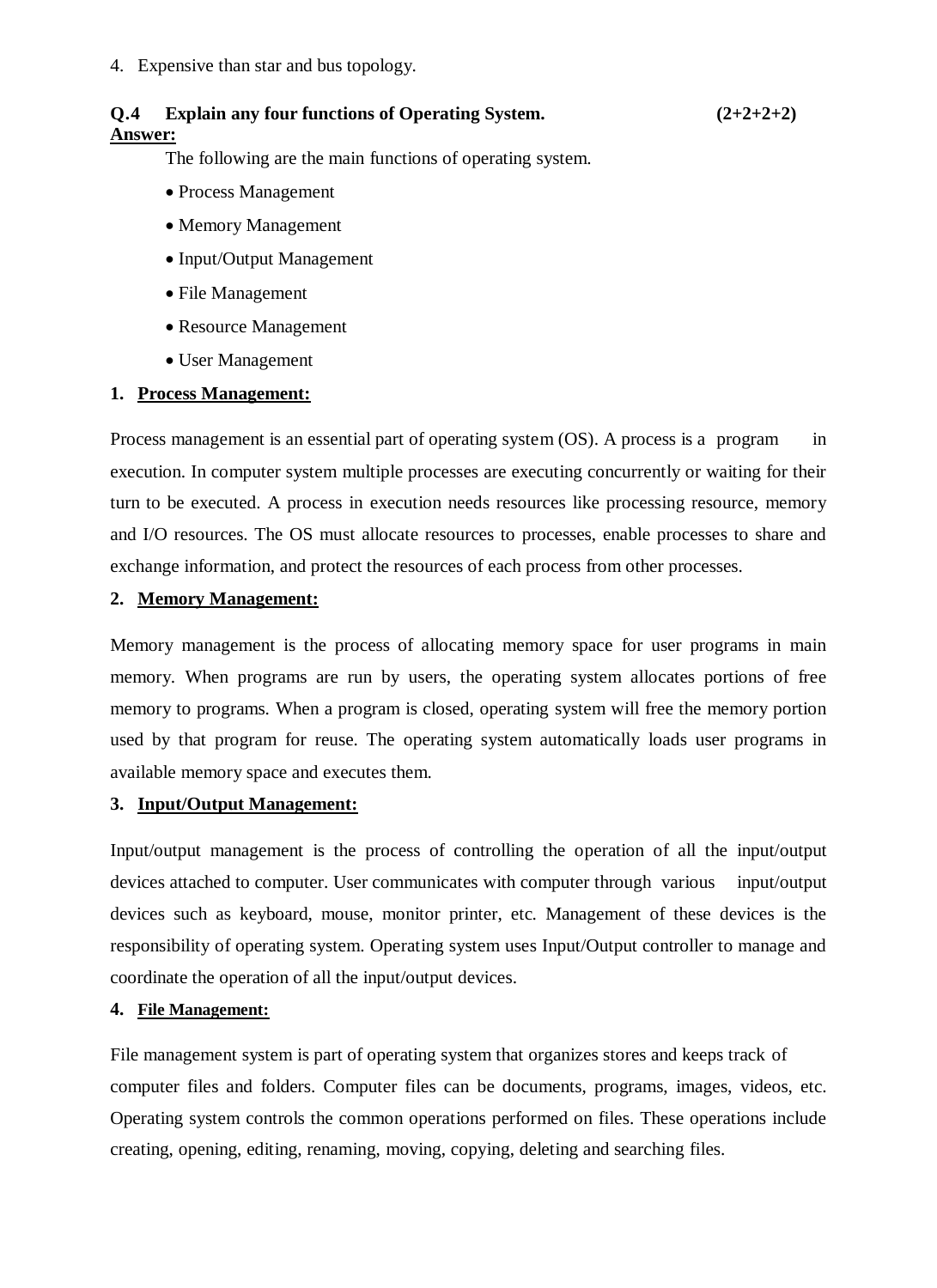**Q.5 Use appropriate formulae for the following to determine the characteristics of a communication channel: (8)**

- **Data rate**
- **Baud rate**
- **Bandwidth**
- **Signal to Noise Ratio**

#### **Answer:**

#### **Data Rate:**

The formula for calculating data rate is:  $r=b/t$ 

where,

r= data rate

t=time

b=bits

**Example: The following example calculates the data rate for a file of 108 MB that takes 16.6 seconds to transfer from one location to other.**

**Step 1:**

### **Convert Megabytes into bits**

 $108 \text{ MB} = 108 \text{ x } 10^6 \text{ x } 8$  $x 8$  (where  $10^6$ bytes=  $1MB$ )

 $= 864x10^6$ bits

 $=8.64x10^{8}$  bits

# **Step 2:**

### **Calculate data rate**

$$
r=\frac{b}{t}
$$

 $=8.64x10^{8}$  / 16.6

 $=51.7x$  10<sup>6</sup>bits/sec

# **BaudRate:**

The formula for calculating baud rate is:

$$
S=\frac{N}{r}
$$

Where

S= Baud rate

N=bit rate

r=number of data elements carried by each signal

### **Example:**

The following example calculates the baud rate of an electrical signal that has four states to represent 00, 01, 10 and 11 with bit rate of 56kbps.

$$
S = \frac{56}{2} = 28 \, kbps
$$